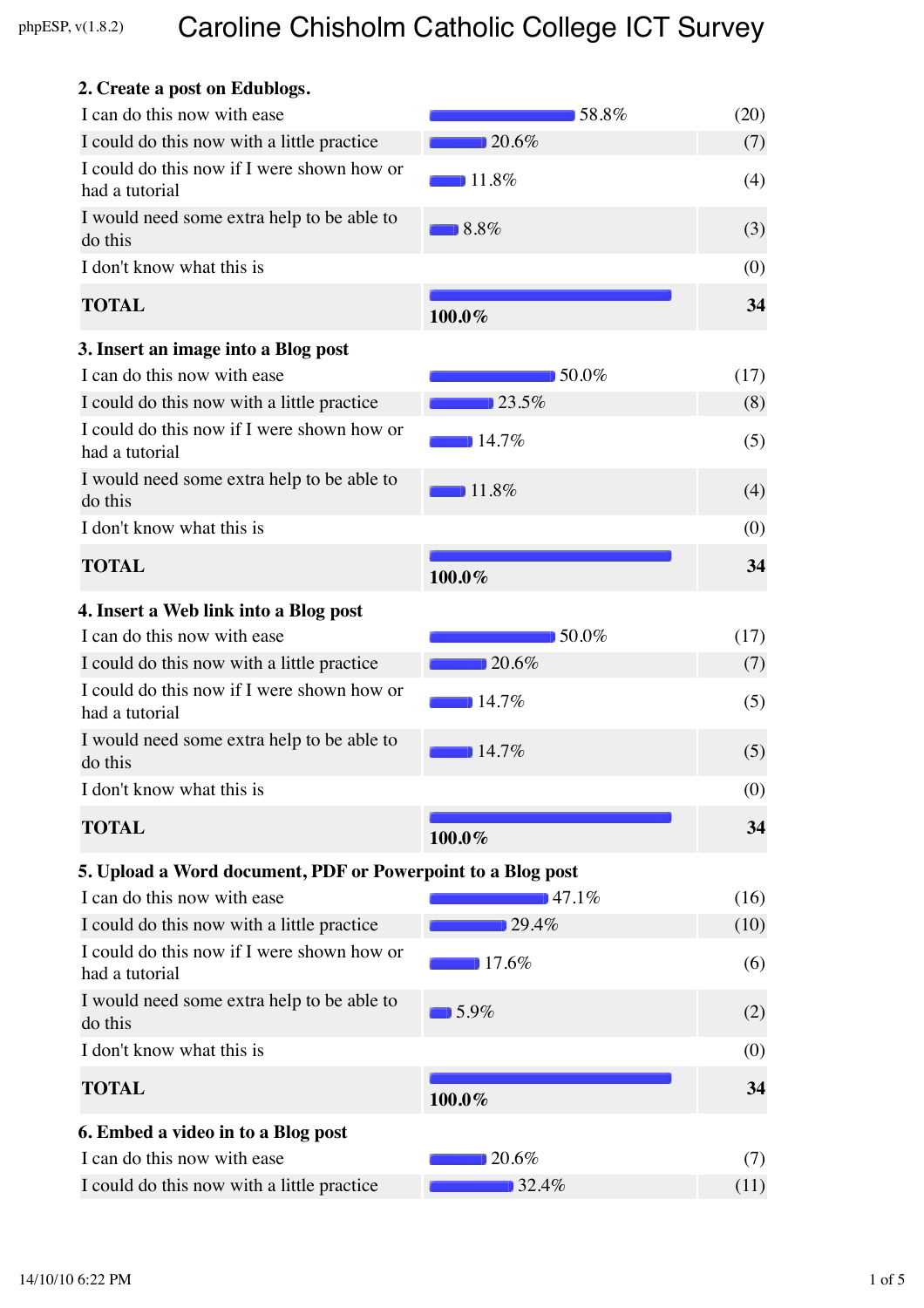| I could do this now if I were shown how or<br>had a tutorial                                                   | 26.5%    | (9)  |
|----------------------------------------------------------------------------------------------------------------|----------|------|
| I would need some extra help to be able to<br>do this                                                          | 20.6%    | (7)  |
| I don't know what this is                                                                                      |          | (0)  |
| <b>TOTAL</b>                                                                                                   | 100.0%   | 34   |
| 7. Create a Look to Learn activity with Thinking Prompts                                                       |          |      |
| I can do this now with ease                                                                                    | 20.6%    | (7)  |
| I could do this now with a little practice                                                                     | 23.5%    | (8)  |
| I could do this now if I were shown how or<br>had a tutorial                                                   | 20.6%    | (7)  |
| I would need some extra help to be able to<br>do this                                                          | 23.5%    | (8)  |
| I don't know what this is                                                                                      | 8.8%     | (3)  |
| <b>TOTAL</b>                                                                                                   | 97.1%    | 34   |
| 8. Create a classroom scenario where students add constructive comments to a blog post                         |          |      |
| I can do this now with ease                                                                                    | 32.4%    | (11) |
| and the committee of the control of the control of the control of the control of the control of the control of | $-11.0M$ |      |

| I could do this now with a little practice                   | $\Box$ 11.8% | (4) |
|--------------------------------------------------------------|--------------|-----|
|                                                              |              |     |
| I could do this now if I were shown how or<br>had a tutorial | 26.5%        | (9) |
| I would need some extra help to be able to<br>do this        | 26.5%        | (9) |
| I don't know what this is                                    |              | (0) |
| Other: I could run a PD on this using my<br>blog.            | $\Box$ 2.9%  | (1) |
| <b>TOTAL</b>                                                 | $100.0\%$    | 34  |

| 9. Have students author Posts on a class blog                              |             |     |
|----------------------------------------------------------------------------|-------------|-----|
| I can do this now with ease                                                | 26.5%       | (9) |
| I could do this now with a little practice                                 | 20.6%       | (7) |
| I could do this now if I were shown how or<br>had a tutorial               | 26.5%       | (9) |
| I would need some extra help to be able to<br>do this                      | 23.5%       | (8) |
| I don't know what this is                                                  | $\Box$ 2.9% | (1) |
| <b>TOTAL</b>                                                               | 100.0%      | 34  |
| 10 Access RSS (Really Simple Syndication) Feeds like Pageflakes or iCoogle |             |     |

## **10. Access RSS (Really Simple Syndication) Feeds like Pageflakes or iGoogle**

| I can do this now with ease                                  | $14.7\%$  |      |
|--------------------------------------------------------------|-----------|------|
| I could do this now with a little practice                   | $14.7\%$  | (5)  |
| I could do this now if I were shown how or<br>had a tutorial | $132.4\%$ | (11) |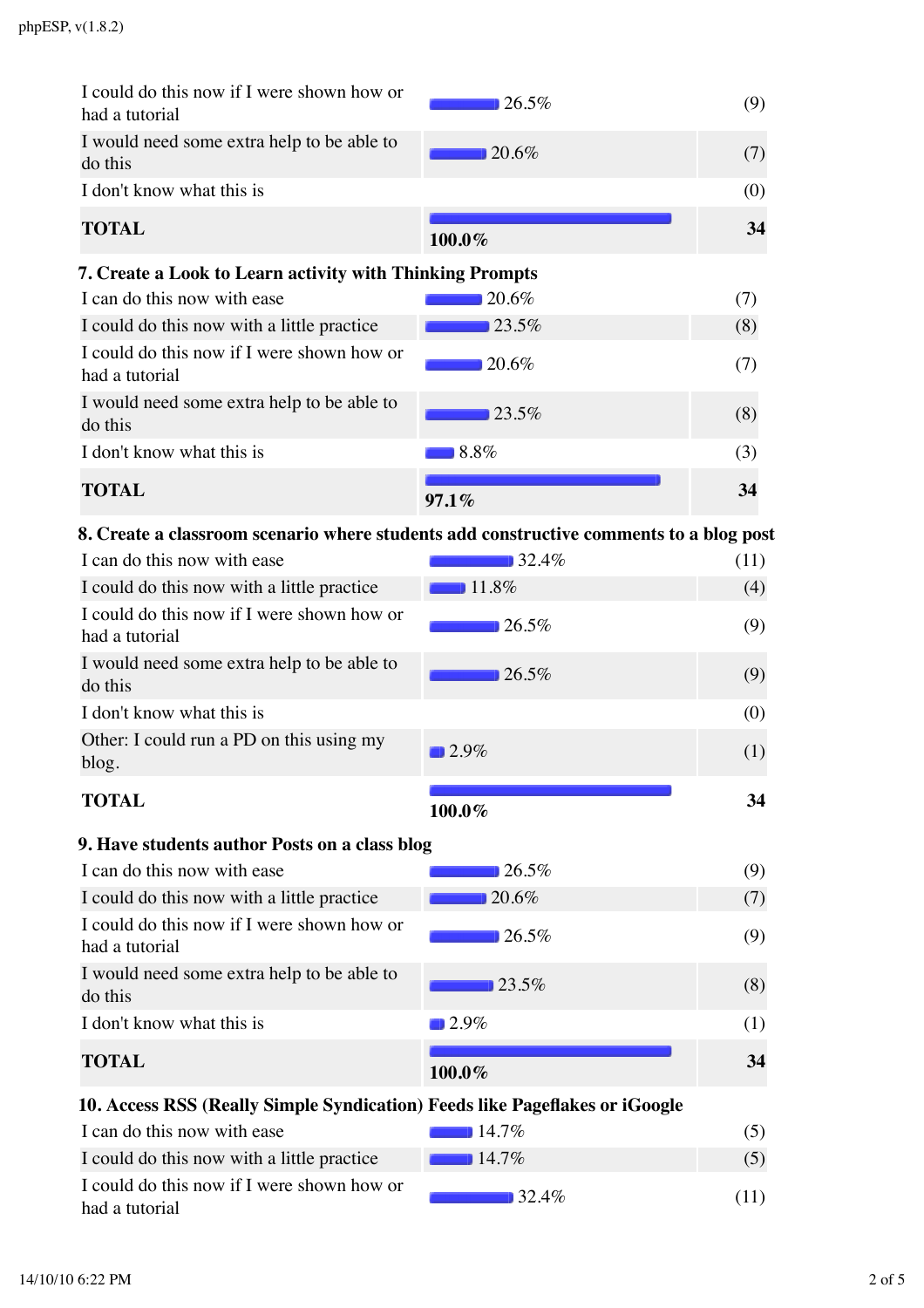| I would need some extra help to be able to<br>do this                      | 32.4%               | (11) |
|----------------------------------------------------------------------------|---------------------|------|
| I don't know what this is                                                  | $15.9\%$            | (2)  |
| <b>TOTAL</b>                                                               | 100.0%              | 34   |
| 11. Gather good Web sites using social bookmarking like Delicious or Diigo |                     |      |
| I can do this now with ease                                                | 17.6%               | (6)  |
| I could do this now with a little practice                                 | 29.4%               | (10) |
| I could do this now if I were shown how or<br>had a tutorial               | 32.4%               | (11) |
| I would need some extra help to be able to<br>do this                      | 20.6%               | (7)  |
| I don't know what this is                                                  |                     | (0)  |
|                                                                            |                     |      |
| <b>TOTAL</b>                                                               | 100.0%              | 34   |
| 12. Support students as they create a podcast or vodcast                   |                     |      |
| I can do this now with ease                                                | 17.6%               | (6)  |
| I could do this now with a little practice                                 | 14.7%               | (5)  |
| I could do this now if I were shown how or<br>had a tutorial               | 29.4%               | (10) |
| I would need some extra help to be able to<br>do this                      | 29.4%               | (10) |
| I don't know what this is                                                  | $\blacksquare$ 2.9% | (1)  |
| Other: I'd love some PD on this.                                           | $12.9\%$            | (1)  |

Preferred Professional Learning

**13. If there is any professional learning you'd like to do related to the 1:1 laptop learning, what are your preferred methods? Rate them from #1 (most preferred) to #5 (least)**

|                                                                     | Average rank |  |  |  |   |       |
|---------------------------------------------------------------------|--------------|--|--|--|---|-------|
|                                                                     |              |  |  |  | 5 |       |
| 1:1 learning with a colleague                                       |              |  |  |  |   | (1.6) |
| A a member of a small group                                         |              |  |  |  |   | (1.6) |
| In a larger workshop                                                |              |  |  |  |   | (3.9) |
| Through an online tutorial / video                                  |              |  |  |  |   | (3.2) |
| Within a Professional Learning Course or ICT                        |              |  |  |  |   | (2.8) |
| Certification                                                       |              |  |  |  |   |       |
| Within a Professional Learning Community                            |              |  |  |  |   | (3.1) |
| With an experienced team teacher as part of a classroom<br>activity |              |  |  |  |   | (2.8) |

#### **14. In which discipline areas do you teach?**

| English        | $17.6\%$    | (6) |
|----------------|-------------|-----|
| <b>History</b> | $\Box$ 2.9% | (1) |
| Languages      | $\Box$ 5.9% | 2)  |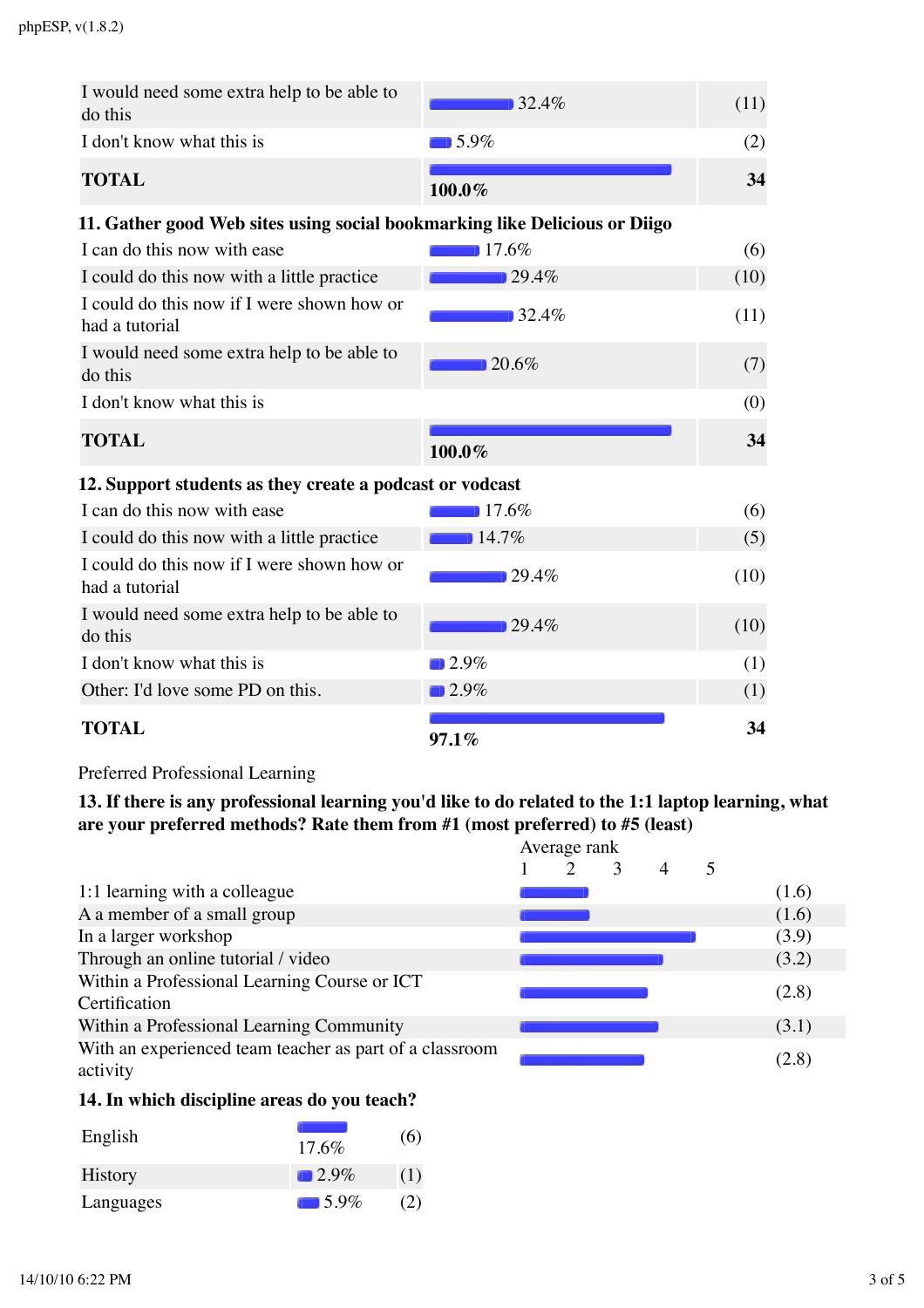| Maths                            | 20.6%                | (7) |
|----------------------------------|----------------------|-----|
| Commerce / Geography             | $14.7\%$ (5)         |     |
| Technology                       | $\blacksquare$ 11.8% | (4) |
| Performing Arts                  | $14.7\%$ (5)         |     |
| PE / Health                      | $\blacksquare$ 11.8% | (4) |
| <b>RE</b>                        | 20.6%                | (7) |
| Sciences                         | 17.6%                | (6) |
| <b>Visual Arts</b>               | $-8.8\%$             | (3) |
| Other: Civics                    | $\Box$ 5.9%          | (2) |
| Other: civics                    | $\blacksquare$ 2.9%  | (1) |
| Other: Information<br>Technology | $\blacksquare$ 2.9%  | (1) |
| <b>Other: Legal Studies</b>      | $\blacksquare$ 2.9%  | (1) |

#### **15. If you were to facilitate a ClassPortal, what might be a topic you'd be interested in pursuing?**

- **# Response**
- **1** 2010 Federal Election THIS IS A PRIORITY!!!
- **1** Australian Politics
- **1** Current issues in the media relating to Information Technology
- **1** Designing a Fitness Program and daily Blog
- **1** difficult in my subject area
- **1** Encountering conflict
- **1** food miles
- **1** Functions and Graphs
- **1** Gene technology
- **1** Globalisation & Growing Population
- **1** Healthy Lifestyles Fitness Components & Nutrition
- **1** How to play the guitar?
- **1** I am unsure at this stage.
- **1** I dont know what this means
- **1** I have no preference
- **1** Improvisation
- **1** LOTE
- **1** Media Literacy
- **1** Popular Music
- **1** Safety in Technology
- **1** Social influences on individual behaviour
- **1** Space, sustainability, society,
- **1** Sport
- **1** Theme related
- **1** Visual Arts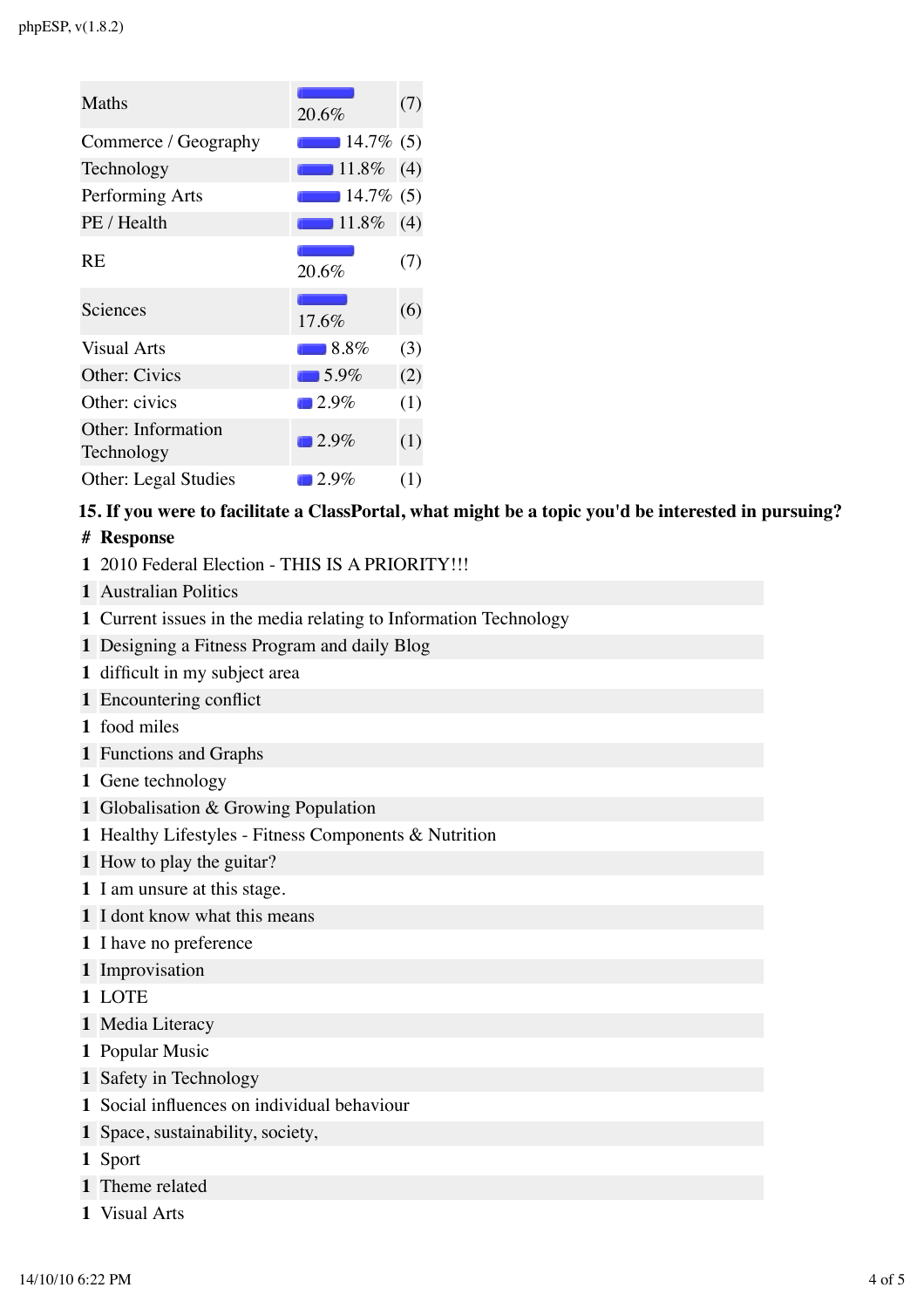### **17. Are there any ICT products / skills that you think are particularly well suited to your teaching areas?**

| Powerpoint & other presentations              | 70.6%               | (24) |
|-----------------------------------------------|---------------------|------|
| Podcasts and other audio productions          | 61.8%               | (21) |
| Vodcasts and other video productions          | 76.5%               | (26) |
| Data gathering $&$ probes                     | 41.2%               | (14) |
| Media campaigns and Posters                   | 35.3%               | (12) |
| Wikis and other Knowledge building            | 35.3%               | (12) |
| Writing and other text publications           | 23.5%               | (8)  |
| Cartoons and other illustrations              | 44.1%               | (15) |
| Photography and other graphic arts            | 32.4%               | (11) |
| WebQuests & other Web-based learning          | 55.9%               | (19) |
| Other: CAS Calculator and laptops             | 2.9%                | (1)  |
| Other: Music Notation & sound softeware       | 2.9%                | (1)  |
| Other: music notation and sequencing software | 2.9%                | (1)  |
| Other: Nings                                  | $\blacksquare$ 2.9% | (1)  |
| <b>Other: Notation and Sound Software</b>     | 2.9%                | (1)  |
| Other: Social Media (Twitter)                 | 2.9%                | (1)  |